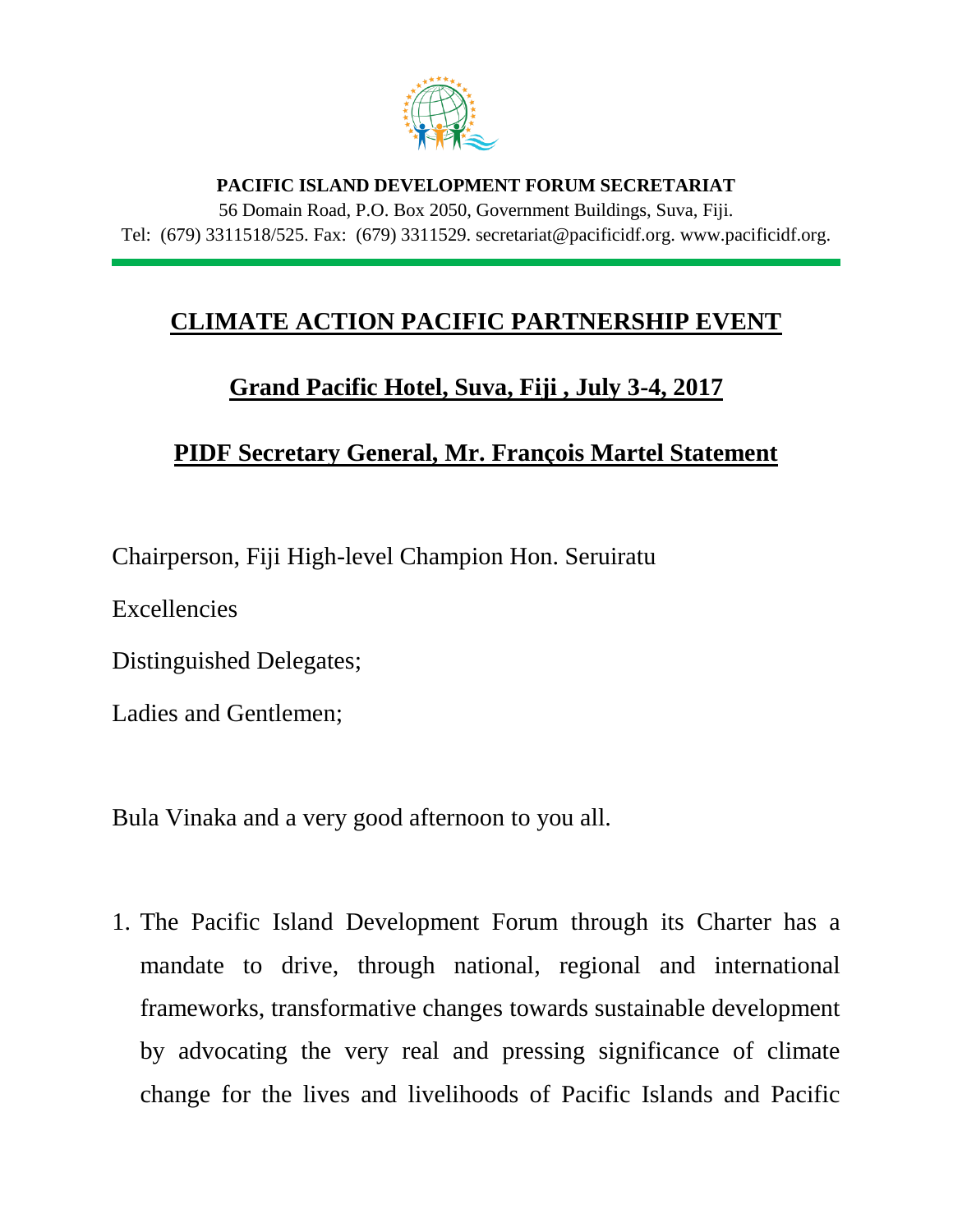Islanders. In this context we fully embrace the theme of the Climate Action Pacific Partnership – Further, Faster and Now – as it emphasizes the urgency in face of existential threats.

- 2. Two years ago Pacific Leaders went to Paris intending to bring into the Paris Agreement an ambitious agenda to pursue efforts to limit temperature rise to below 1.5C. It is very clear, from the discussions over these two days, that this high ambition is still alive among Pacific stakeholders.
- 3. There is no two ways about this, we need to keep fossil fuels in the ground, starting with the most harmful of them all… coal. The world has a choice here, either keep burning coal or limit temperature rise to 1.5 $^{\circ}$ C. We can't have it both ways, and dithering on the issue is not helping the high ambition goals.
- 4. As the incoming COP President Hon Bainimarama said, we are all in the same canoe, if the canoe sinks we will all drown with it. We hope that the Fiji Presidency will seal this temperature limit from COP23 onwards, so that we will never again refer to  $2^{0}C$ .
- 5. The Paris Agreement call upon all countries to plan for full decarbonisation by 2050 at the latest, requiring member states to turn to 100% sustainable renewable energy by that year. The NDC pledges countries laid on the table in Paris put us in the starting blocks, but they will need to be doubled to meet the temperature goals agreed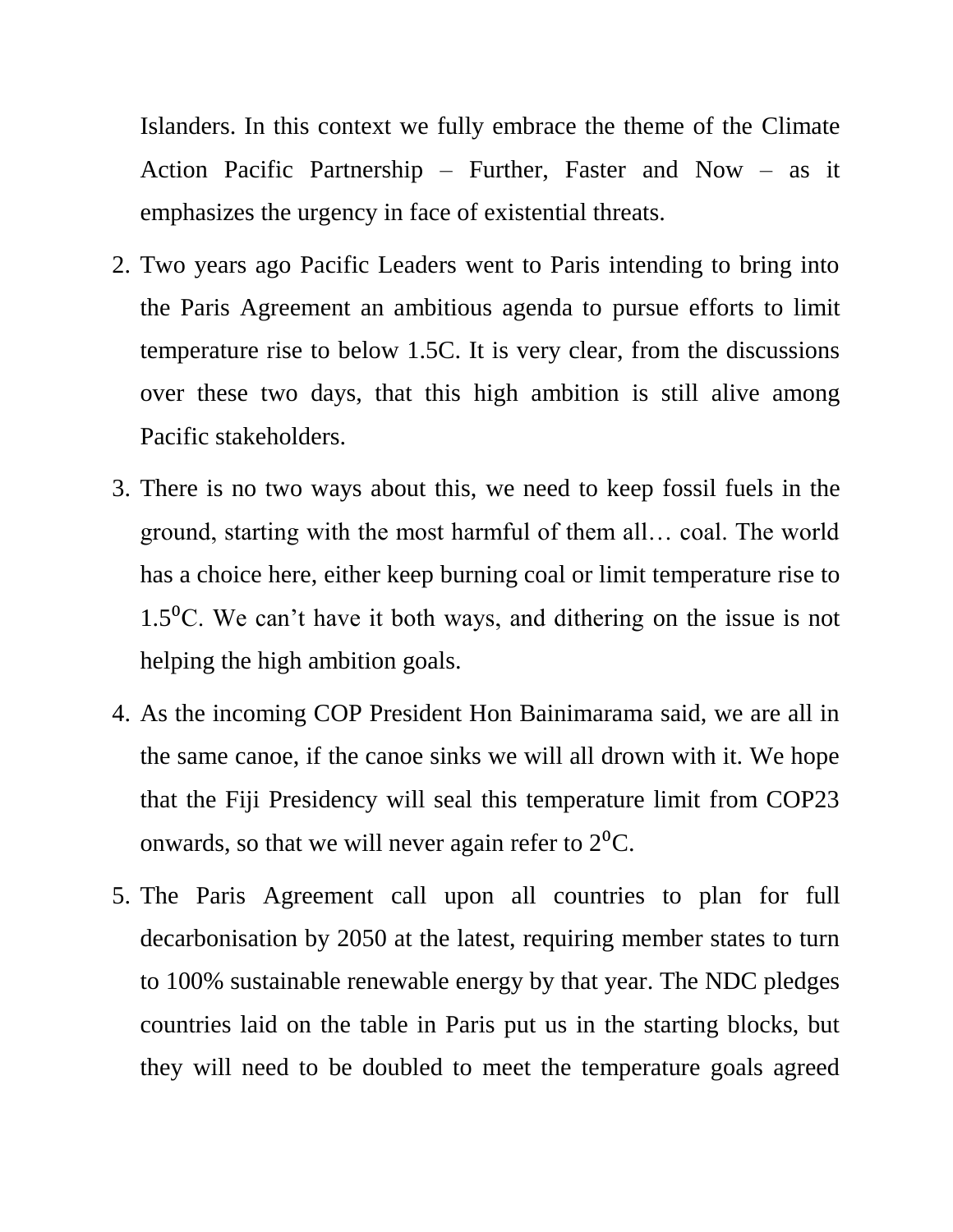upon at the climate talks, and defended by the High Ambition Coalition.

- 6. President Christian wisely told us in the opening of this meeting, "if we do not swim against the current, the current will push us to places where we do not want to be". For the Pacific islands and PIDF towards COP23, there are major tasks ahead to keep paddling against that current. On one hand, we need to provide support to Pacific countries to ensure they can reach the targets set in the Paris agreement, on the other hand, we need to pursue advocacy and engagement to ensure that what fell off the negotiations in Paris to achieve the main targets are fully addressed.
- 7. These include 1) enhancing ambition towards a lower than 1.5 degree Celsius target through the Facilitative Dialogue; 2) dealing and roping in reduction of shipping and aviation transport emissions; 3) give the Ocean and Seas – as the Pacific Islands are all large oceanic states – the value and protection they deserves in capturing emissions, before their ecosystems and our fisheries collapse; 4) Ensure climate finance and insurance schemes for building resilience and adaptation reaches the most vulnerable SIDS quickly and 5) design a strong monitoring & evaluation framework for measuring progress of developed and emitting countries on their pledges.
- 8. Loss and damage remain at the core of Pacific Islands issues for COP23 to ensure a fair level of compensation and climate justice for